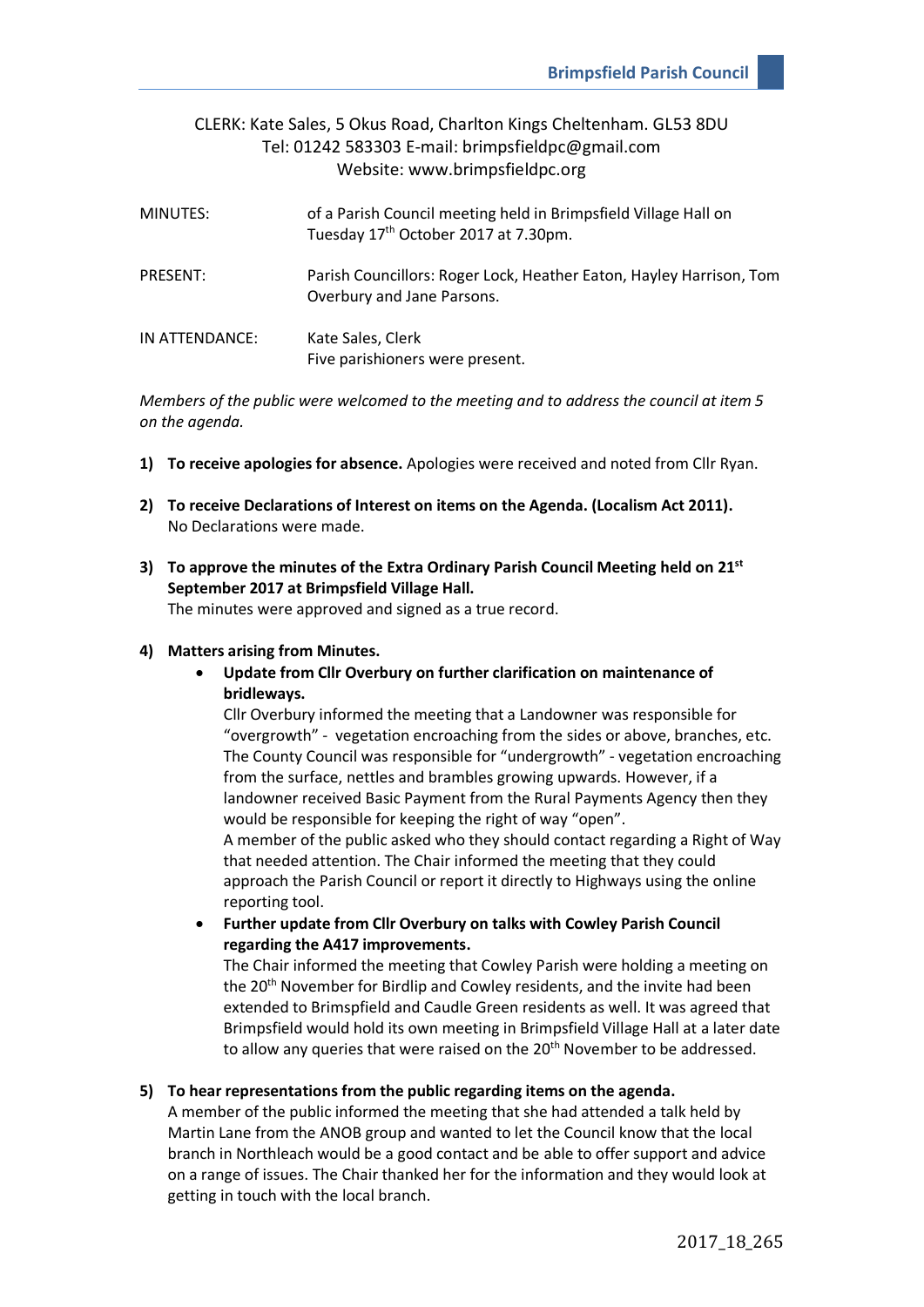A member of the public asked that when planning applications were considered noise and inconvenience that neighbouring properties would suffer from when construction work was in operation should be take into account. She went on to add that she herself was surrounded by three such developments and the noise levels were becoming intolerable. The Chair thanked her for her input and suggested that this be discussed at the Parish's Annual Meeting early next year when the District Councillor would be in attendance and he might be able to shed more light on the noise implications of building work. The Clerk informed the meeting that she believed there may be restrictions written into the planning consent for each development and if these were breached it would be a matter for the District's Enforcement Officer to investigate.

**6) To inform the meeting that the notice of vacancy had expired and therefore to co-opt a new councillor onto the Parish Council.** 

Archie Larthe gave a brief presentation of himself to the meeting and Cllr Eaton proposed that he should be co-opted onto the Parish Council. This was seconded by Cllr Parsons. It was therefore resolved that Archie Larthe be co-opted onto the Council. Archie signed his Declaration of Office and joined the councillors at the meeting table.

**7) Kevin Dower Project Co-ordinator for the new Community Connectors scheme to provide details on the new service.** 

The new scheme is an amalgamation of the Village Agents and the Social Prescribers and is an independent charity. They have a dedicated team of Community Connectors, each covering a specific geographical area of the Cotswolds. Their aim is to provide support and guidance to people during times of need. It is a service open to anyone over the age of 16 and living in the Cotswolds. Community Connectors can be accessed via GP surgeries or self/friend referral directly through the GRCC website of calling the office. Contact details are: website is [www.grcc.org.uk.](http://www.grcc.org.uk/) Email [info@grcc.org.uk](mailto:info@grcc.org.uk) Phone 01452 528491. The service aims to respond to requests within 24 hours.

The Chair thanked Kevin for his time and presentation.

- **8) To inform the meeting that an Internal Control of the Parish Council's finances and procedures was carried out by the Chair on the 21st September.** There were no items to report.
- **9) To approve renewal of website domain and hosting for another year with go.daddy.com and approve funding from the Transparency Grant for this.** The Council approved renewing the domain and hosting fees. It also approved submitting the funding request to GAPTC for the Transparency Grant.

## **10) To consider and not planning applications**

#### For consideration

**Ermin Way Works Cirencester Road Birdlip (17/03686/FUL)** - Change of use from offices and joinery workshop, with ancillary external storage to microbrewery (Use Class B2) for brewing of craft beers and lagers.

The Council had no comments to submit on this application.

**The Coach House Brimpsfield (17/03677/FUL)** - Construction of a Garden Room on the south side of the existing Annexe.

The Council had no comments to submit on this application.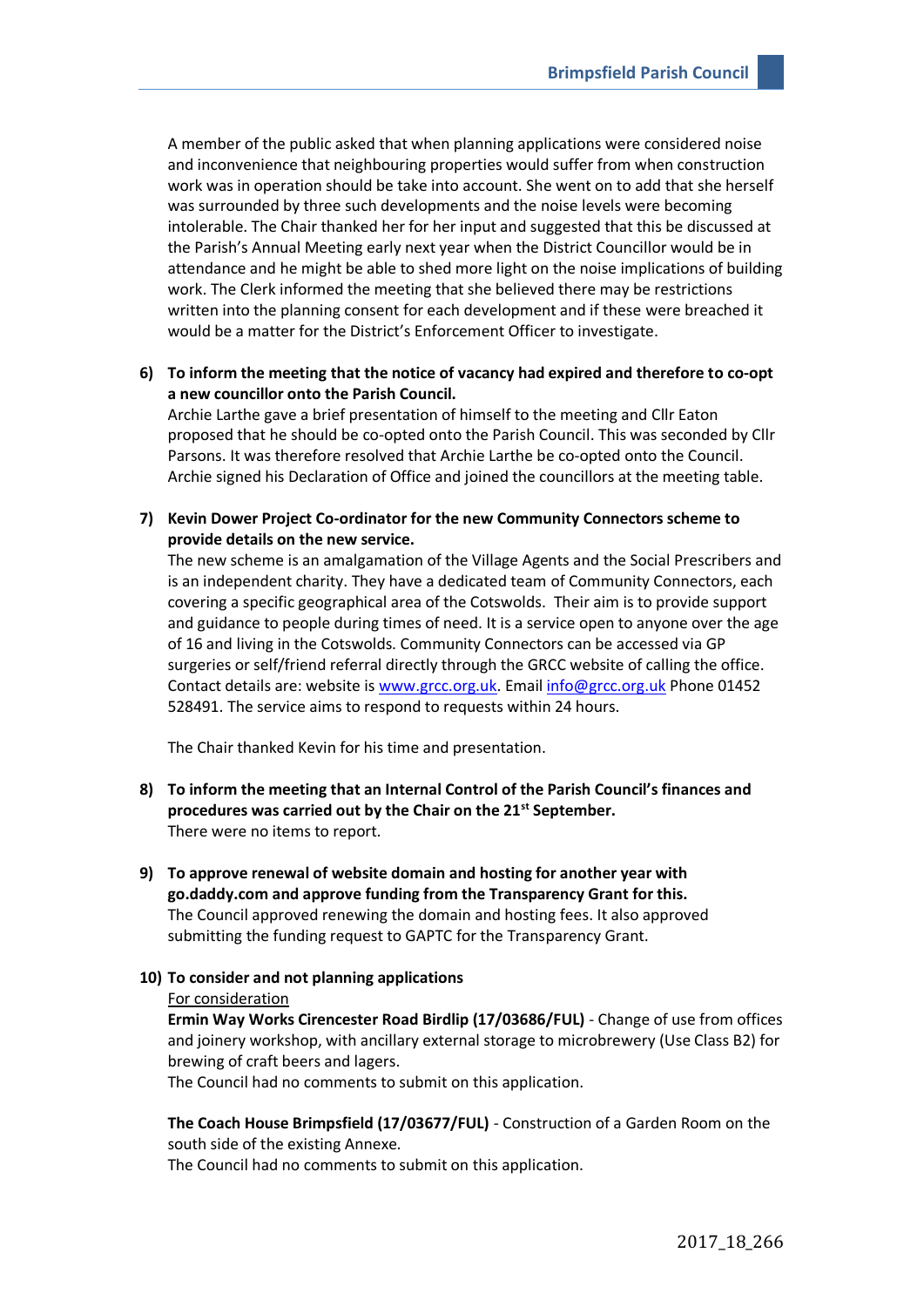**4 Newcombe Climperwell Road Brimpsfield (17/03837/FUL) - Demolition of single storey lean to at side, erection of 2 storey side and rear extension, installation of bay window to ground floor front elevation. Demolition of existing prefab garage and erection of garage and carport**.

The Council felt that the scale of the development was rather large for the row of semidetached dwellings that already exist and therefore would be out of keeping for the area. It also found the Block Plan for the development to be slightly misleading in relation to the amount of garden that would remain after the building was built. The plan makes the garden look bigger than it would actually be. *ACTION: Clerk to submit comments to Cotswold District Council.*

## For noting

Planning Inspectorate decision for the Appeal of Planning Application at the Barn on Syde Park Farm (16/03870/FUL) **was to Permit**

### **11) To discuss Highways and PROW issues arising.**

No matters had arisen.

### **12) Training seminar for new councillors.**

Currently the Council has four newish councillors, none of which have attended any formal training. It was decided that a bespoke training seminar be created for the whole council to attend. The training would cover the roles and responsibilities of councillors and would also cover some planning training as this was an area that the councillors felt they would all benefit from. It was agreed to ask Kim Bedford to provide a bespoke training package. The dates available for training were discussed and it was agreed that everyone could attend Tuesday 16<sup>th</sup> January 2018. The time to be confirmed but would be around 7pm.

*ACTION: Clerk to contact Kim Bedford to confirm dates and arrange course requirements, and to confirm Village Hall availability.*

## **13) Budget and Precept Planning for 2018/19**

The Council discussed various options/scenarios that may require funding in the following year. After these discussions the Parish Council agreed to set the precept for 2018/19 at £5460. This was increase of £300 on the annual precept of 2017/18.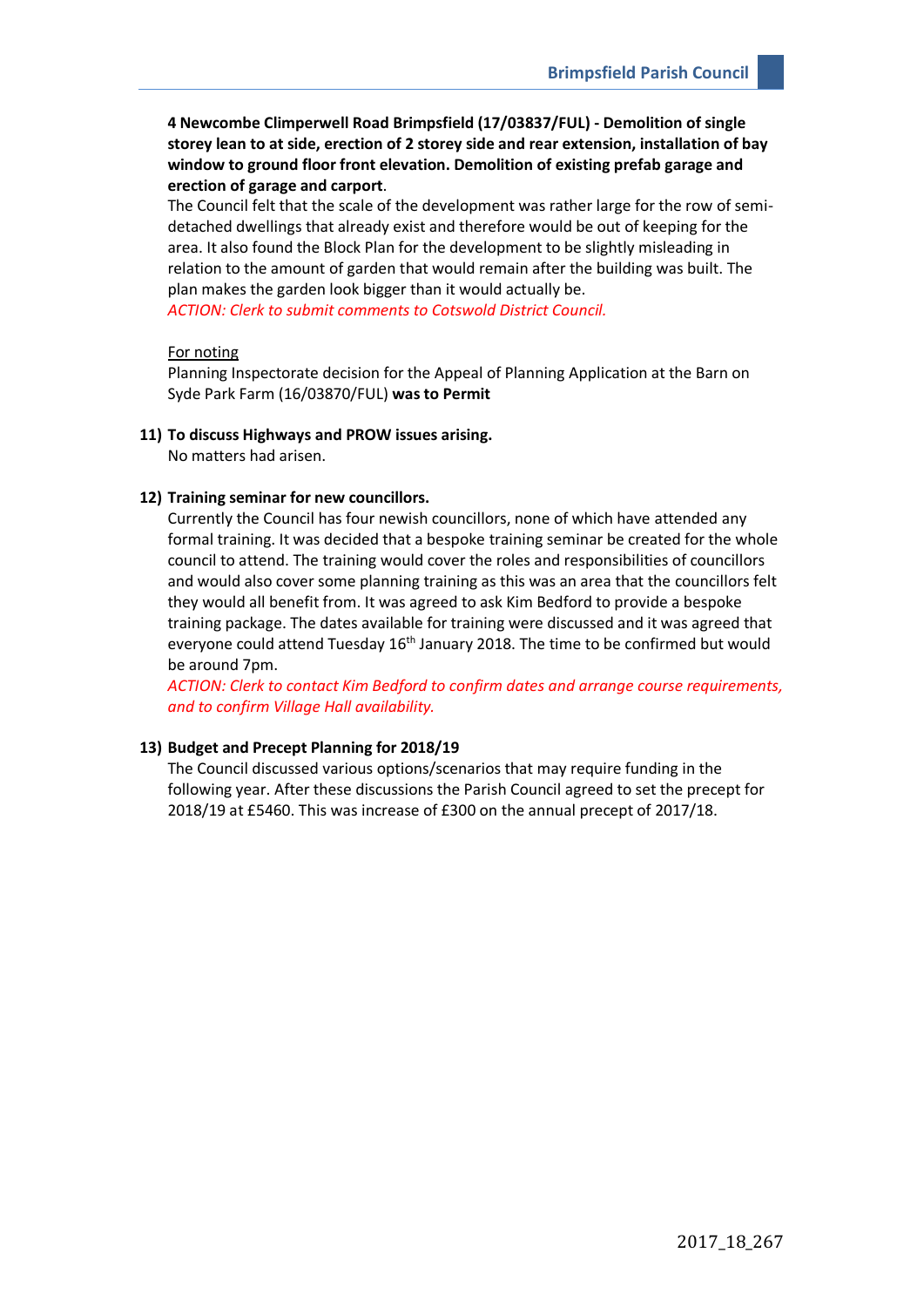| <b>BRIMPSFIELD PARISH COUNCIL</b>                                                                                    |                  |                  |                   |                         |                  |  |
|----------------------------------------------------------------------------------------------------------------------|------------------|------------------|-------------------|-------------------------|------------------|--|
| <b>BUDGET SETTING 2018-19</b>                                                                                        |                  |                  |                   |                         |                  |  |
|                                                                                                                      |                  |                  |                   |                         |                  |  |
|                                                                                                                      |                  |                  |                   |                         |                  |  |
|                                                                                                                      |                  | <b>Actual</b> /  |                   | Proposed Budget 2018/19 |                  |  |
|                                                                                                                      | Precept /        | projected        | Option 1          | Option 2                | Option 3         |  |
|                                                                                                                      | <b>Budget</b>    | Spend to         |                   |                         |                  |  |
|                                                                                                                      | 2017/18          | 31.3.18          |                   |                         |                  |  |
|                                                                                                                      |                  |                  |                   |                         |                  |  |
|                                                                                                                      |                  |                  |                   |                         |                  |  |
| Precept                                                                                                              | 5110.00          | 5110.00          | 5410              | 5460                    | 6455             |  |
| Council Tax Support Grant<br><b>Bank interest</b>                                                                    | 0<br>1.00        | 0.00<br>1.00     | 0<br>$\mathbf{1}$ | 0<br>1                  | 0<br>1           |  |
| VAT refund                                                                                                           | 10.00            | 10.00            | 10                | 10                      | 310              |  |
| Other                                                                                                                | 0.00             | 0.00             | 0                 | 0                       | 500 *1           |  |
| Electricity wayleave                                                                                                 | 30.00            | 30.00            | 30                | 30                      | 30               |  |
|                                                                                                                      | 5151.00          | 5151.00          | 5451.00           | 5501.00                 | 7296.00          |  |
|                                                                                                                      |                  |                  |                   |                         |                  |  |
| Hire of Village Hall                                                                                                 | 200.00           | 200.00           | 200.00            | 200.00                  | 200.00           |  |
| Insurance                                                                                                            | 300.00           | 282.80           | 300.00            | 300.00                  | 300.00           |  |
| <b>Specialist Advice</b>                                                                                             | 300.00           | 300.00           | 300.00            | 300.00                  | 300.00           |  |
| Grants /Donations                                                                                                    | 200.00           | 200.00           | 200.00            | 200.00                  | 200.00           |  |
| Maintenance & repairs                                                                                                | 300.00<br>80.00  | 300.00           | 300.00            | 0.00                    | 300.00           |  |
| <b>Audit Costs</b><br>Elections                                                                                      | 0.00             | 80.00<br>0.00    | 80.00<br>0.00     | 80.00<br>0.00           | 80.00<br>0.00    |  |
| Grass Cutting - Brimpsfield                                                                                          | 360.00           | 260.00           | 360.00            | 360.00                  | 360.00           |  |
| Grass Cutting - Caudle Green                                                                                         | 840.00           | 840.00           | 840.00            | 840.00                  | 840.00           |  |
| GAPTC / Subscription                                                                                                 | 140.00           | 140.00           | 140.00            | 140.00                  | 140.00           |  |
| Clerk's Salary (incl PAYE)                                                                                           | 2200.00          | 2400.00          | 2500.00           | 2500.00                 | 2500.00          |  |
| <b>Clerk's Expenses</b>                                                                                              | 225.00           | 225.00           | 225.00            | 225.00                  | 225.00           |  |
| Payroll Management                                                                                                   | 110.00           | 110.00           | 110.00            | 110.00                  | 110.00           |  |
| Training                                                                                                             | 200.00<br>300.00 | 200.00<br>300.00 | 200.00<br>300.00  | 200.00<br>300.00        | 200.00<br>300.00 |  |
| Village Hall Grant<br>Section 137                                                                                    | 25.00            | 25.00            | 25.00             | 25.00                   | 25.00            |  |
| Un-budgeted expenditure                                                                                              | 0.00             | 0.00             | 0.00              | 0.00                    | 0.00             |  |
| <b>VAT Paid</b>                                                                                                      | 10.00            | 0.00             | 10.00             | 10.00                   | 310.00           |  |
| Website                                                                                                              | 100.00           | 100.00           | 100.00            | 100.00                  | 100.00           |  |
| Equip & Assets                                                                                                       | 0.00             | 0.00             | 0.00              | 250.00                  | 1495.00 *2       |  |
| <b>TOTALS</b>                                                                                                        | 5890.00          | 5862.80          | 6190.00           | 6140.00                 | 7985.00          |  |
|                                                                                                                      |                  |                  |                   |                         |                  |  |
| *1 Possible Defib funding from CDC                                                                                   |                  |                  |                   |                         |                  |  |
| *2 Salt Bin / Defib                                                                                                  |                  |                  |                   |                         |                  |  |
| Opening balance                                                                                                      |                  | 6215.61          | 5778.81           | 5778.81                 | 5778.81          |  |
| Income during year                                                                                                   |                  | 5151.00          | 5451.00           | 5501.00                 | 7296.00          |  |
| Expenditure during year                                                                                              |                  | 5862.80          | 6190.00           | 6140.00                 | 7985.00          |  |
| Antic. reserves at year end                                                                                          |                  | 5503.81          | 5039.81           | 5139.81                 | 5089.81          |  |
|                                                                                                                      |                  |                  |                   |                         |                  |  |
| Current final year end balance made up of:                                                                           |                  |                  |                   |                         |                  |  |
| Reserve Acc as @ 30.09.17                                                                                            |                  | £3,141.66        |                   |                         |                  |  |
| History Acc: as @ 30.09.17                                                                                           |                  | £33.14           |                   |                         |                  |  |
| Current Account (projected)                                                                                          |                  | £2,604.01        |                   |                         |                  |  |
| <b>Notes</b>                                                                                                         |                  |                  |                   |                         |                  |  |
| 1. With reserves untouched the PC would have an operating budget of £2604.01 at the end of March 2018. This is a     |                  |                  |                   |                         |                  |  |
| decrease of £104 on the operating budget compared to March 2017.                                                     |                  |                  |                   |                         |                  |  |
| 2. For reserves to remain the same for 2018/19 - ie emergency operating costs of 60% and election fees of £800,      |                  |                  |                   |                         |                  |  |
| these funds should be left untouched.                                                                                |                  |                  |                   |                         |                  |  |
|                                                                                                                      |                  |                  |                   |                         |                  |  |
| Options<br>Option 1 - For council to operate on a similar basis to 2017/18 an increase of £300 is required.          |                  |                  |                   |                         |                  |  |
| Option 2 - For council to operate on a similar basis to 2017/18 and be able to fund new asset purchases eg. new salt |                  |                  |                   |                         |                  |  |
| bins an increase £350 is required.                                                                                   |                  |                  |                   |                         |                  |  |
|                                                                                                                      |                  |                  |                   |                         |                  |  |

*ACTION: Clerk to submit the Council's precept request to Cotswold District Council before*  **Option 3** - For council to fund option 2 and purchase a village defibrillator an increase of £1345 is required.

*the January 2018 deadline.*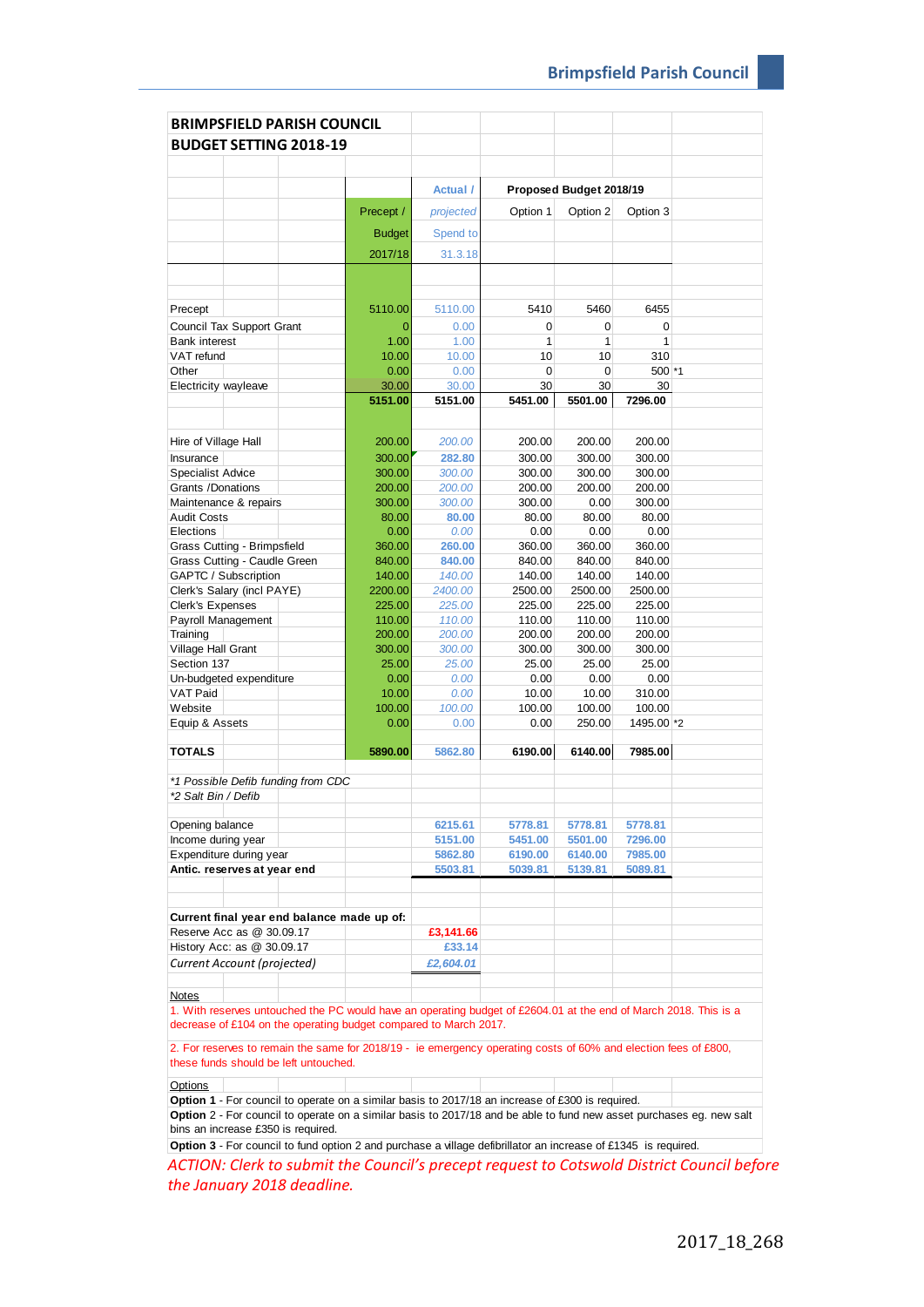## **14) To discuss the option of purchasing a defibrillator for the Parish**

After discussions it was agreed that the Parish Council would not be funding a defibrillator for the Parish.

## **15) Finances**

# • **To receive current state of accounts and bank reconciliation.** The following statement of accounts was accepted and approved. A bank reconciliation was also carried out and approved.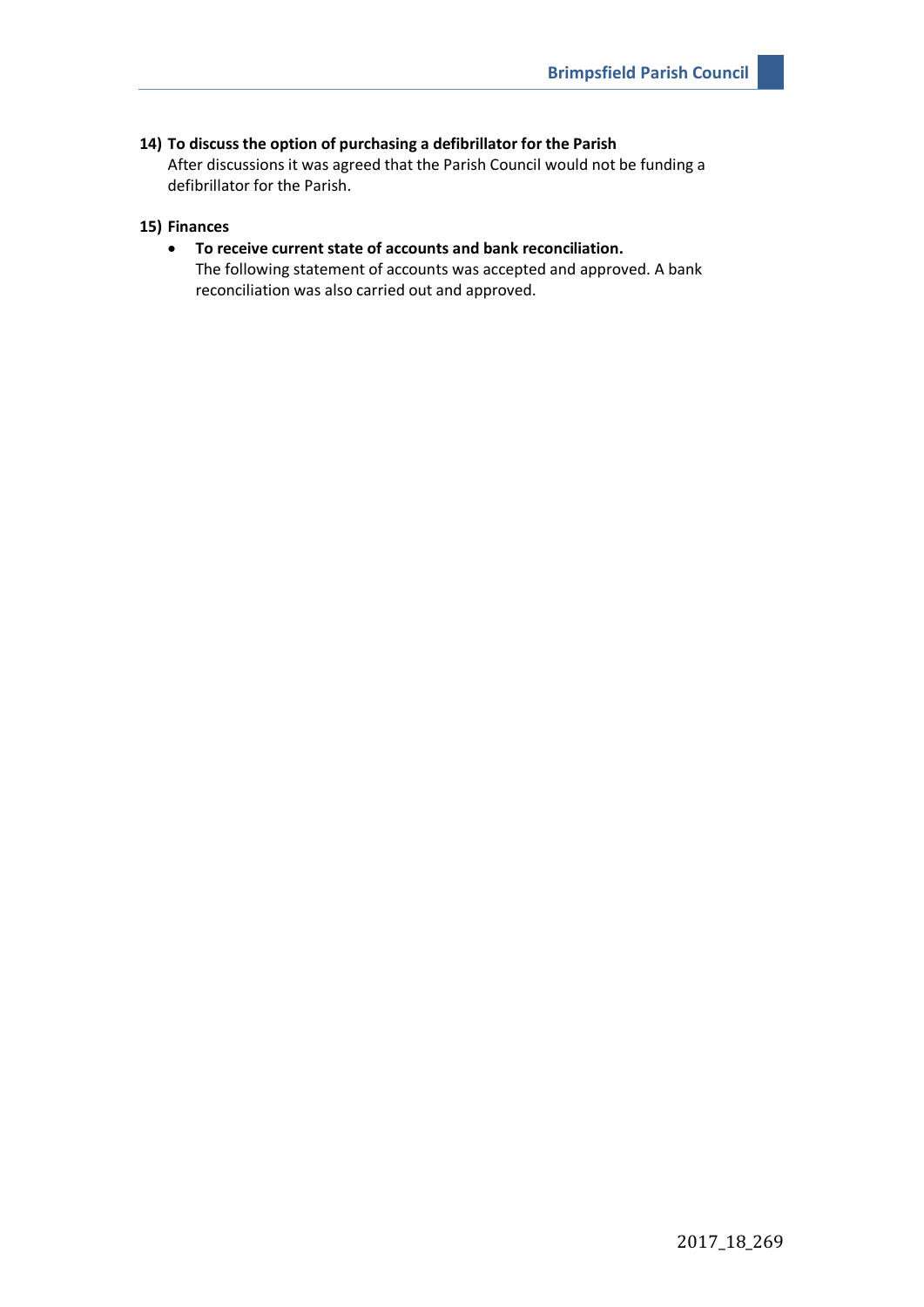| BPC EXP vs BUDGET 2017-18      |               |            |            | <b>BRIMPSFIELD PARISH COUNCIL</b> |               |
|--------------------------------|---------------|------------|------------|-----------------------------------|---------------|
|                                |               |            |            |                                   |               |
|                                |               | Actual     | Antic.     | <b>Total</b>                      | Spend vs      |
|                                |               | Income $/$ | Income $/$ | Income/                           | <b>Budget</b> |
|                                | <b>Budget</b> | Spend to   | Spend from | Spend to                          | to            |
|                                | 2017/18       | 30.09.17   | 01.10.17   | 31.3.18                           | 31.3.18       |
|                                |               |            |            |                                   |               |
| Precept                        | 5110.00       | 5110.00    | 0.00       | 5110.00                           |               |
| Council Tax Support Grant      | O             | 0.00       | 0.00       | 0.00                              |               |
| Sale of History books - n/a    | 0.00          | 0.00       | 0.00       | 0.00                              |               |
| <b>Bank interest</b>           | 1.00          | 0.65       | 0.30       | 0.95                              |               |
| VAT refund                     | 10.00         | 2.17       | 7.83       | 10.00                             |               |
| Other                          |               | 0.00       | 100.00     | 100.00                            |               |
| Electricity wayleave           | 30.00         | 0.00       | 30.00      | 30.00                             |               |
|                                | 5151.00       | 5112.82    | 138.13     | 5250.95                           |               |
|                                |               |            |            |                                   |               |
| Hire of Village Hall           | 200.00        | 0.00       | 200.00     | 200.00                            | 0.00          |
| Insurance                      | 300.00        | 282.80     | 0.00       | 282.80                            | 17.20         |
| <b>Specialist Advice</b>       | 300.00        | 0.00       | 300.00     | 300.00                            | 0.00          |
| Grants /Donations              | 200.00        | 0.00       | 200.00     | 200.00                            | 0.00          |
| Maintenance & repairs          | 300.00        | 0.00       | 300.00     | 300.00                            | 0.00          |
| <b>Audit Costs</b>             | 80.00         | 80.00      | 0.00       | 80.00                             | 0.00          |
| Elections                      | 0.00          | 0.00       | 0.00       | 0.00                              | 0.00          |
| Grass Cutting - Brimpsfield    | 360.00        | 0.00       | 360.00     | 360.00                            | 0.00          |
| Grass Cutting - Caudle Green   | 840.00        | 0.00       | 840.00     | 840.00                            | 0.00          |
| GAPTC / Subscription           | 140.00        | 75.15      | 64.85      | 140.00                            | 0.00          |
| Clerk's Salary (incl PAYE)     | 2200.00       | 1332.24    | 1095.00    | 2427.24                           | $-227.24$     |
| Clerk's Expenses               | 225.00        | 92.08      | 132.92     | 225.00                            | 0.00          |
| Payroll Management             | 110.00        | 22.50      | 87.50      | 110.00                            | 0.00          |
| Training                       | 200.00        | 0.00       | 200.00     | 200.00                            | 0.00          |
| Village Hall Grant             | 300.00        | 300.00     | 0.00       | 300.00                            | 0.00          |
| Section 137                    | 25.00         | 0.00       | 25.00      | 25.00                             | 0.00          |
| Un-budgeted expenditure        | 0.00          | 27.50      | 0.00       | 27.50                             | $-27.50$      |
| VAT Paid                       | 10.00         | 0.00       | 0.00       | 0.00                              | 10.00         |
| Website                        | 100.00        | 0.00       | 100.00     | 100.00                            | 0.00          |
| Equip & Assets                 | 0.00          | 0.00       |            | 0.00                              | 0.00          |
| <b>TOTALS</b>                  | 5890.00       | 2212.27    | 3805.27    | 6017.54                           | $-227.54$     |
|                                |               |            |            |                                   |               |
| Reserves at 01.04.17           |               |            |            | 6215.61                           |               |
| Expected income during year    |               |            |            | 5250.95                           |               |
| Antic. expenditure during year |               |            |            | 6017.54                           |               |
| Antic. reserves at year end    |               |            |            | 5449.02                           |               |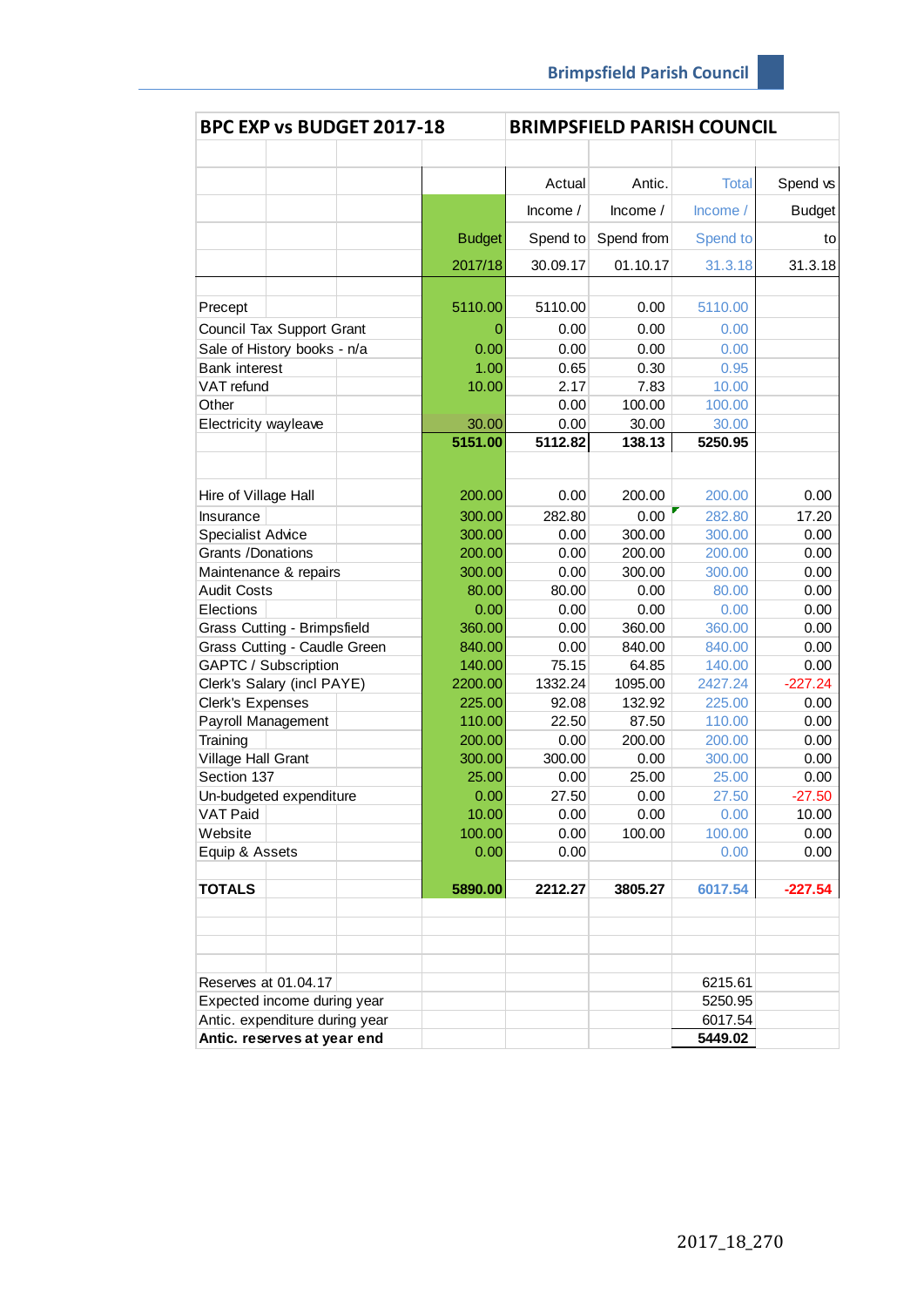| Period to 30th September 2017<br><b>Current account 00237343</b><br>Balance as per statement 30.09.17<br>6,159.50<br>£<br>Outstanding receipts in period<br>£<br>n/a<br>Unpresented Payments in period<br>chqs<br>418<br>£ 218.14<br>£<br>218.14<br>£<br>£5,941.36<br><b>Balance at 30th September 2017</b><br>Deposit account 07001337<br>Balance as per statement 31.08.17<br>£ $3,141.66$<br>Outstanding receipts in period<br><b>NIL</b><br>£<br>Payments in period<br><b>NIL</b><br>£<br>£3,141.66<br><b>Balance at 31st August 2017</b><br><b>History Group account 01359353</b><br>Balance as per statement 30.09.17<br>£<br>33.14<br>Receipts in period<br><b>NIL</b><br>£<br>Payments in period<br><b>NIL</b><br>£<br>33.14<br>$\overline{\mathbf{f}}$<br><b>Balance at 30th September 2017</b><br><b>Total Balance</b><br>£9,116.16 |                       |  |  |  | <b>Bank Reconciliation</b> |  |  |  |  |
|-----------------------------------------------------------------------------------------------------------------------------------------------------------------------------------------------------------------------------------------------------------------------------------------------------------------------------------------------------------------------------------------------------------------------------------------------------------------------------------------------------------------------------------------------------------------------------------------------------------------------------------------------------------------------------------------------------------------------------------------------------------------------------------------------------------------------------------------------|-----------------------|--|--|--|----------------------------|--|--|--|--|
|                                                                                                                                                                                                                                                                                                                                                                                                                                                                                                                                                                                                                                                                                                                                                                                                                                               |                       |  |  |  |                            |  |  |  |  |
|                                                                                                                                                                                                                                                                                                                                                                                                                                                                                                                                                                                                                                                                                                                                                                                                                                               |                       |  |  |  |                            |  |  |  |  |
|                                                                                                                                                                                                                                                                                                                                                                                                                                                                                                                                                                                                                                                                                                                                                                                                                                               |                       |  |  |  |                            |  |  |  |  |
|                                                                                                                                                                                                                                                                                                                                                                                                                                                                                                                                                                                                                                                                                                                                                                                                                                               |                       |  |  |  |                            |  |  |  |  |
|                                                                                                                                                                                                                                                                                                                                                                                                                                                                                                                                                                                                                                                                                                                                                                                                                                               |                       |  |  |  |                            |  |  |  |  |
|                                                                                                                                                                                                                                                                                                                                                                                                                                                                                                                                                                                                                                                                                                                                                                                                                                               |                       |  |  |  |                            |  |  |  |  |
|                                                                                                                                                                                                                                                                                                                                                                                                                                                                                                                                                                                                                                                                                                                                                                                                                                               |                       |  |  |  |                            |  |  |  |  |
|                                                                                                                                                                                                                                                                                                                                                                                                                                                                                                                                                                                                                                                                                                                                                                                                                                               |                       |  |  |  |                            |  |  |  |  |
|                                                                                                                                                                                                                                                                                                                                                                                                                                                                                                                                                                                                                                                                                                                                                                                                                                               |                       |  |  |  |                            |  |  |  |  |
|                                                                                                                                                                                                                                                                                                                                                                                                                                                                                                                                                                                                                                                                                                                                                                                                                                               |                       |  |  |  |                            |  |  |  |  |
|                                                                                                                                                                                                                                                                                                                                                                                                                                                                                                                                                                                                                                                                                                                                                                                                                                               |                       |  |  |  |                            |  |  |  |  |
|                                                                                                                                                                                                                                                                                                                                                                                                                                                                                                                                                                                                                                                                                                                                                                                                                                               |                       |  |  |  |                            |  |  |  |  |
|                                                                                                                                                                                                                                                                                                                                                                                                                                                                                                                                                                                                                                                                                                                                                                                                                                               |                       |  |  |  |                            |  |  |  |  |
|                                                                                                                                                                                                                                                                                                                                                                                                                                                                                                                                                                                                                                                                                                                                                                                                                                               |                       |  |  |  |                            |  |  |  |  |
|                                                                                                                                                                                                                                                                                                                                                                                                                                                                                                                                                                                                                                                                                                                                                                                                                                               |                       |  |  |  |                            |  |  |  |  |
|                                                                                                                                                                                                                                                                                                                                                                                                                                                                                                                                                                                                                                                                                                                                                                                                                                               |                       |  |  |  |                            |  |  |  |  |
|                                                                                                                                                                                                                                                                                                                                                                                                                                                                                                                                                                                                                                                                                                                                                                                                                                               |                       |  |  |  |                            |  |  |  |  |
|                                                                                                                                                                                                                                                                                                                                                                                                                                                                                                                                                                                                                                                                                                                                                                                                                                               |                       |  |  |  |                            |  |  |  |  |
|                                                                                                                                                                                                                                                                                                                                                                                                                                                                                                                                                                                                                                                                                                                                                                                                                                               |                       |  |  |  |                            |  |  |  |  |
|                                                                                                                                                                                                                                                                                                                                                                                                                                                                                                                                                                                                                                                                                                                                                                                                                                               |                       |  |  |  |                            |  |  |  |  |
|                                                                                                                                                                                                                                                                                                                                                                                                                                                                                                                                                                                                                                                                                                                                                                                                                                               |                       |  |  |  |                            |  |  |  |  |
|                                                                                                                                                                                                                                                                                                                                                                                                                                                                                                                                                                                                                                                                                                                                                                                                                                               |                       |  |  |  |                            |  |  |  |  |
|                                                                                                                                                                                                                                                                                                                                                                                                                                                                                                                                                                                                                                                                                                                                                                                                                                               |                       |  |  |  |                            |  |  |  |  |
|                                                                                                                                                                                                                                                                                                                                                                                                                                                                                                                                                                                                                                                                                                                                                                                                                                               |                       |  |  |  |                            |  |  |  |  |
|                                                                                                                                                                                                                                                                                                                                                                                                                                                                                                                                                                                                                                                                                                                                                                                                                                               |                       |  |  |  |                            |  |  |  |  |
|                                                                                                                                                                                                                                                                                                                                                                                                                                                                                                                                                                                                                                                                                                                                                                                                                                               |                       |  |  |  |                            |  |  |  |  |
|                                                                                                                                                                                                                                                                                                                                                                                                                                                                                                                                                                                                                                                                                                                                                                                                                                               |                       |  |  |  |                            |  |  |  |  |
|                                                                                                                                                                                                                                                                                                                                                                                                                                                                                                                                                                                                                                                                                                                                                                                                                                               |                       |  |  |  |                            |  |  |  |  |
|                                                                                                                                                                                                                                                                                                                                                                                                                                                                                                                                                                                                                                                                                                                                                                                                                                               |                       |  |  |  |                            |  |  |  |  |
| <b>Cash Book Summary</b>                                                                                                                                                                                                                                                                                                                                                                                                                                                                                                                                                                                                                                                                                                                                                                                                                      |                       |  |  |  |                            |  |  |  |  |
| Opening Balance 01.04.17<br>£ $6,215.61$                                                                                                                                                                                                                                                                                                                                                                                                                                                                                                                                                                                                                                                                                                                                                                                                      |                       |  |  |  |                            |  |  |  |  |
| Add receipts to date<br>£ 5,112.82                                                                                                                                                                                                                                                                                                                                                                                                                                                                                                                                                                                                                                                                                                                                                                                                            |                       |  |  |  |                            |  |  |  |  |
| 2,212.27<br>£                                                                                                                                                                                                                                                                                                                                                                                                                                                                                                                                                                                                                                                                                                                                                                                                                                 | Less Payments to date |  |  |  |                            |  |  |  |  |
| <b>Cash Book Balance</b><br>£9,116.16                                                                                                                                                                                                                                                                                                                                                                                                                                                                                                                                                                                                                                                                                                                                                                                                         |                       |  |  |  |                            |  |  |  |  |
|                                                                                                                                                                                                                                                                                                                                                                                                                                                                                                                                                                                                                                                                                                                                                                                                                                               |                       |  |  |  |                            |  |  |  |  |
|                                                                                                                                                                                                                                                                                                                                                                                                                                                                                                                                                                                                                                                                                                                                                                                                                                               |                       |  |  |  |                            |  |  |  |  |
| <b>Reconciled Balance</b><br>£9,116.16                                                                                                                                                                                                                                                                                                                                                                                                                                                                                                                                                                                                                                                                                                                                                                                                        |                       |  |  |  |                            |  |  |  |  |